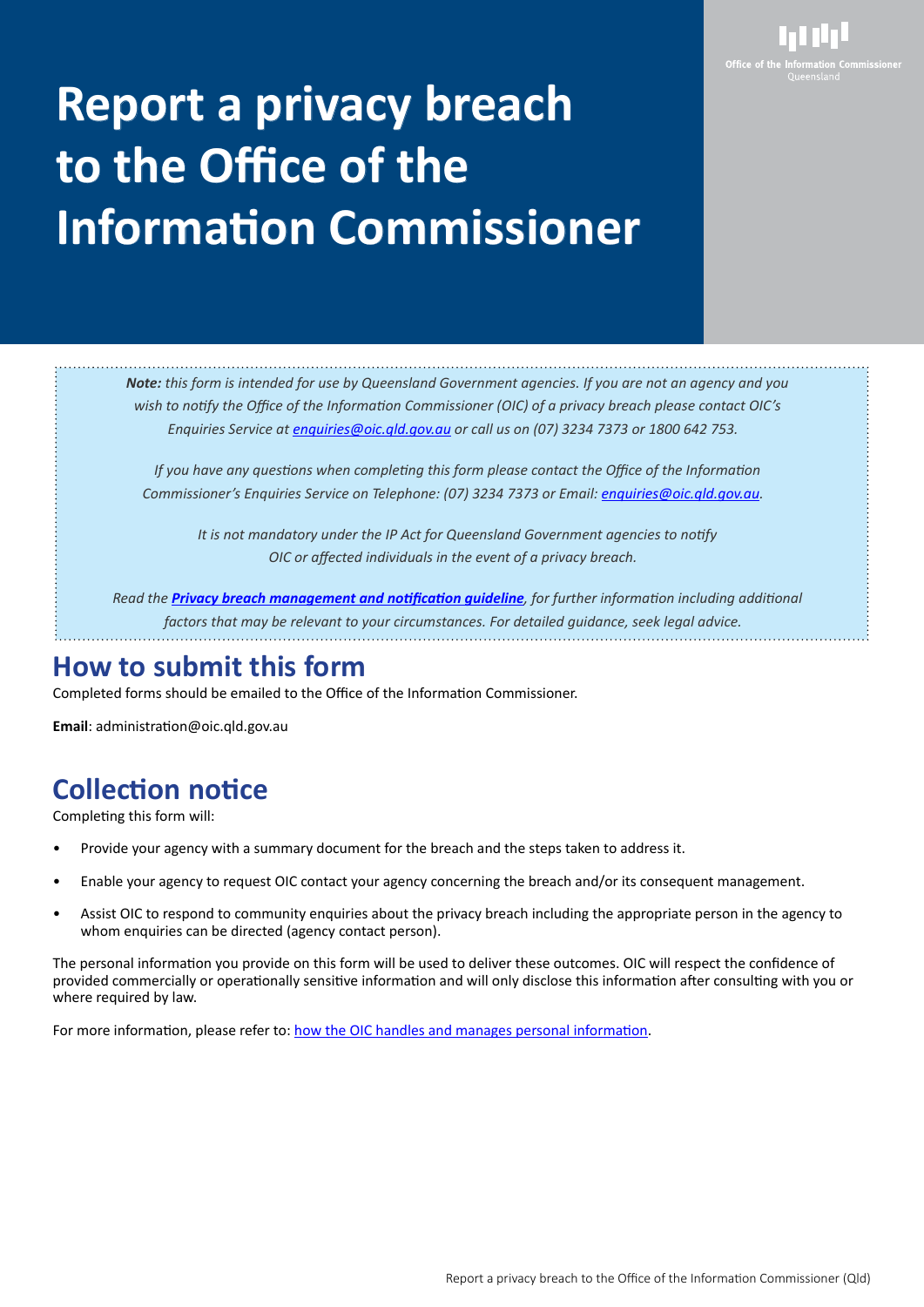# **Details of person making the report**

| First name*                                                                                                                                                                  | Last name *   |  |  |
|------------------------------------------------------------------------------------------------------------------------------------------------------------------------------|---------------|--|--|
| Position*                                                                                                                                                                    |               |  |  |
| Agency *                                                                                                                                                                     |               |  |  |
| Business unit *                                                                                                                                                              |               |  |  |
| Contact phone *                                                                                                                                                              | Email address |  |  |
|                                                                                                                                                                              |               |  |  |
| The preferred agency contact may be different to the person making the report. The preferred<br>agency contact is used by OIC where you request we contact about the report. |               |  |  |
| I am the agency contact person for this report: Yes<br>No                                                                                                                    |               |  |  |
| Please enter preferred agency contact details                                                                                                                                |               |  |  |
| First name*                                                                                                                                                                  | Last name *   |  |  |
| Position                                                                                                                                                                     |               |  |  |
| Agency                                                                                                                                                                       |               |  |  |

# **About the privacy breach**

# **What type of personal information was involved? \* (Choose all that apply)**

| Identifying information such as name or date of birth                     |
|---------------------------------------------------------------------------|
| Contact information such as home address, phone number or email address   |
| Financial information such as credit card number/s                        |
| Tax File Number                                                           |
| Identifiers such as licence number, Medicare number or Student identifier |
| Other - please specify                                                    |

Contact phone \* contact email \* Contact email \*

#### **Number of individuals whose personal information is involved in the breach \* (if known)**

| $\sqrt{2-10}$                                           |  |  |
|---------------------------------------------------------|--|--|
| $11 - 50$                                               |  |  |
| $51 - 100$                                              |  |  |
| Greater than 100                                        |  |  |
| Unknown                                                 |  |  |
|                                                         |  |  |
| Date the breach occurred (or best estimate): DD/MM/YYYY |  |  |

**Date the breach was discovered:** DD/MM/YYYY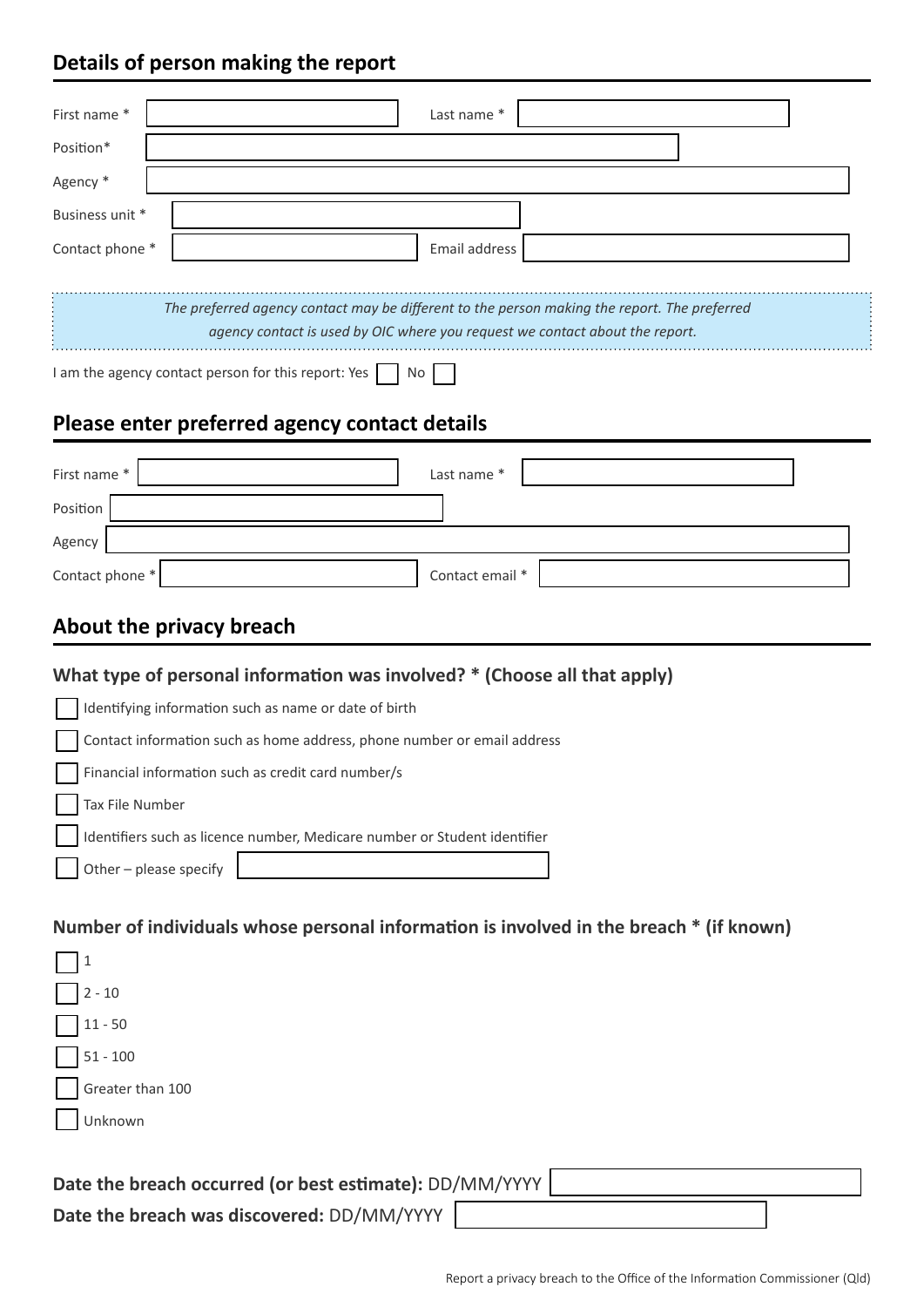# **What was the primary source of breach? \***

| Human error                                                |  |
|------------------------------------------------------------|--|
| Personal information sent to wrong recipient (email)       |  |
| Personal information sent to wrong recipient (mail)        |  |
| Personal information sent to wrong recipient (other)       |  |
| Failure to use BCC when sending email                      |  |
| Other - please specify                                     |  |
| Unauthorised disclosure or use                             |  |
| Loss of hardware, documents or data                        |  |
| Insecure disposal                                          |  |
| Malicious or criminal attack                               |  |
| Cyber incident (eg phishing, ransomware, hacking, malware) |  |
| Social engineering/impersonation                           |  |
| Rogue employee/insider threat                              |  |
| Other - please specify                                     |  |
| Currently unknown                                          |  |

#### **Describe how the breach occurred (if known)**

#### **Is there a risk of serious harm to individuals affected by the breach? \***

Agencies are strongly encouraged to notify OIC of a breach, particularly if there is a risk of serious harm to affected individuals. Refer to the **[Privacy Breach Self Assessment Tool](https://www.oic.qld.gov.au/__data/assets/word_doc/0011/47693/Privacy-Breach-Self-Assessment-Tool.docx) (MS Word, 50KB)** 

Yes Yes No No Unsure